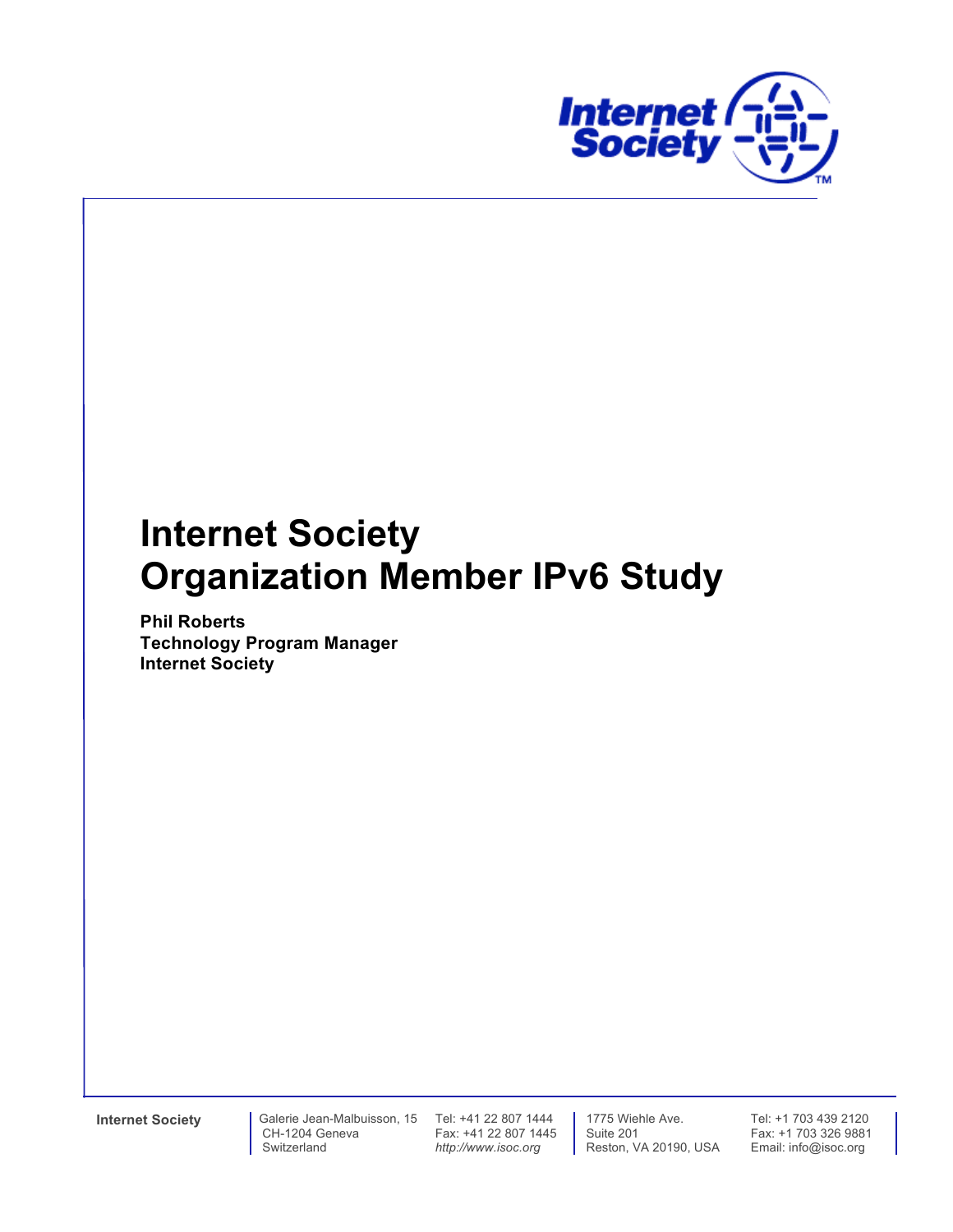# *Abstract*

The Internet Society (ISOC) conducted a study of the operational characteristics of IPv6 in its organization members' networks. This was done through a questionnaire sent to the organization members. The organization members that responded to the survey reported that while customer pressure motivated IPv6 deployment, specific business-case drivers did not yet exist. While respondents who had begun IPv6 deployment reported gaps in support for IPv6 among tools and applications, they found the process of deploying IPv6 relatively straightforward. This report provides additional details about the results of that study. $\dot{\ }$ 

# *Background*

The Internet Society (ISOC) has approximately 90 organization members (http://www.isoc.org/orgs/). Organization members are diverse types of organizations from around the world, ranging from small companies to large corporations, Internet service providers (ISPs) to enterprises, vendors to network operators. All of these organizations operate a network of some sort and, due to their diversity, provide a wide cross section of use models for IPv6. In 2008 ISOC conducted a study of how organization members use IPv6 in their networks.

Internet Society organization members include various ISPs, Internet exchange point operators (IXPs), enterprises, national research and education networks (NRENs), and network equipment and software vendors. The networks they operate range from very small networks in a single office to large networks spanning multiple facilities and multiple geographical areas. ISOC was keen to determine the level of operational penetration that IPv6 has in these networks, to understand something of the thought processes organization members went through in evaluating the usefulness of IPv6, and to learn of their experiences in adopting it. ISOC was not interested in determining through the study information about specific vendors' product capabilities or details about commercial operational differentiators. ISOC committed to keep the contents of the responses anonymous when presenting the results of the study.

### *Summary of the Study*

ISOC conducted a few preliminary interviews with organization members to help determine how to go about collecting data, which specific kinds of information to seek out, what questions to avoid, and how to present the participation request to make the commitment and effort required by the organization members as palatable as possible. We realize that participating in such a study is an activity that is in addition to the normal responsibilities of the individuals involved, and we are very grateful for all the effort that the individuals from of our member organizations made to provide this information.

ISOC conducted the study by sending a questionnaire to its organization members with a request to find the appropriate individuals within the respective organizations who operate networks and have responsibility for IPv6 deployment within the organizations. The representatives of the organizations did an excellent job of

\* This report may be found at: http://www.isoc.org/pubs/Report-OrgMemberIPv6Study-200903.pdf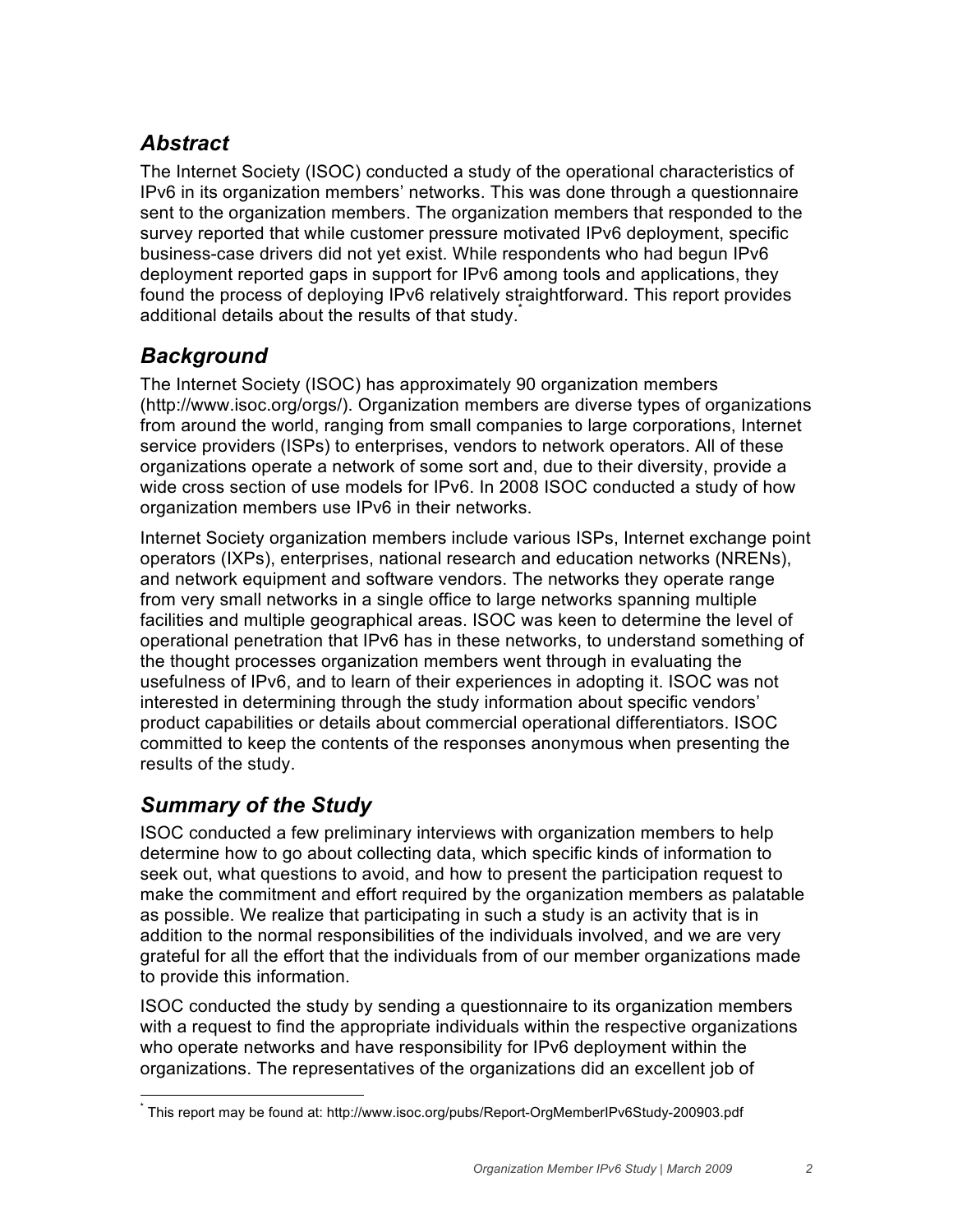getting the questionnaire into the right hands in their respective organizations. We are very pleased that people took the time to thoughtfully complete the questionnaires and also that many of the individuals who completed the questionnaire agreed to be contacted by way of follow-up for more detail.

Unsurprisingly all of the organizations that responded by completing the IPv6 Study Questionnaire are in the planning stage for IPv6 at least, and most have begun deploying IPv6 at some level. ISOC committed to keeping the results confidential and that any summary presentation of the results would be kept anonymous. Therefore, the results presented through public presentations and in this report do not divulge any specific information about any of the ISOC organization members.



The questionnaire had both multiple choice and open-ended questions to elicit more detailed responses from the individuals completing the questionnaire. The questionnaire had five major sections: IPv4 Utilization and Runout Questions; IPv6 Planning Questions; IPv6 Operational Questions; Recommendations for Others Intending to Deploy IPv6; and Recommendations for those not Planning to Deploy IPv6.<sup>†</sup> The following sections describe the responses to the questions.

### *IPv4 Utilization and Runout Related Questions*

Responses to the question about the size of the network the organization members operate ran from the smallest network having five IPv4 addresses (not blocks, individual addresses) up to more than a /8, representing about 16 million individual IPv4 addresses. When asked about the utilization levels of those address blocks, there were a couple of responses of very light utilization levels (only 6% of addresses in use in one case), but most reported that they maintained high utilization levels (of say 80% or more) in their address space. None of the really big allocations had low utilization levels.

† <sup>†</sup> A copy of the questionnaire can be found at: http://www.isoc.org/pubs/Survey-OrgMemberIPv6-2008.pdf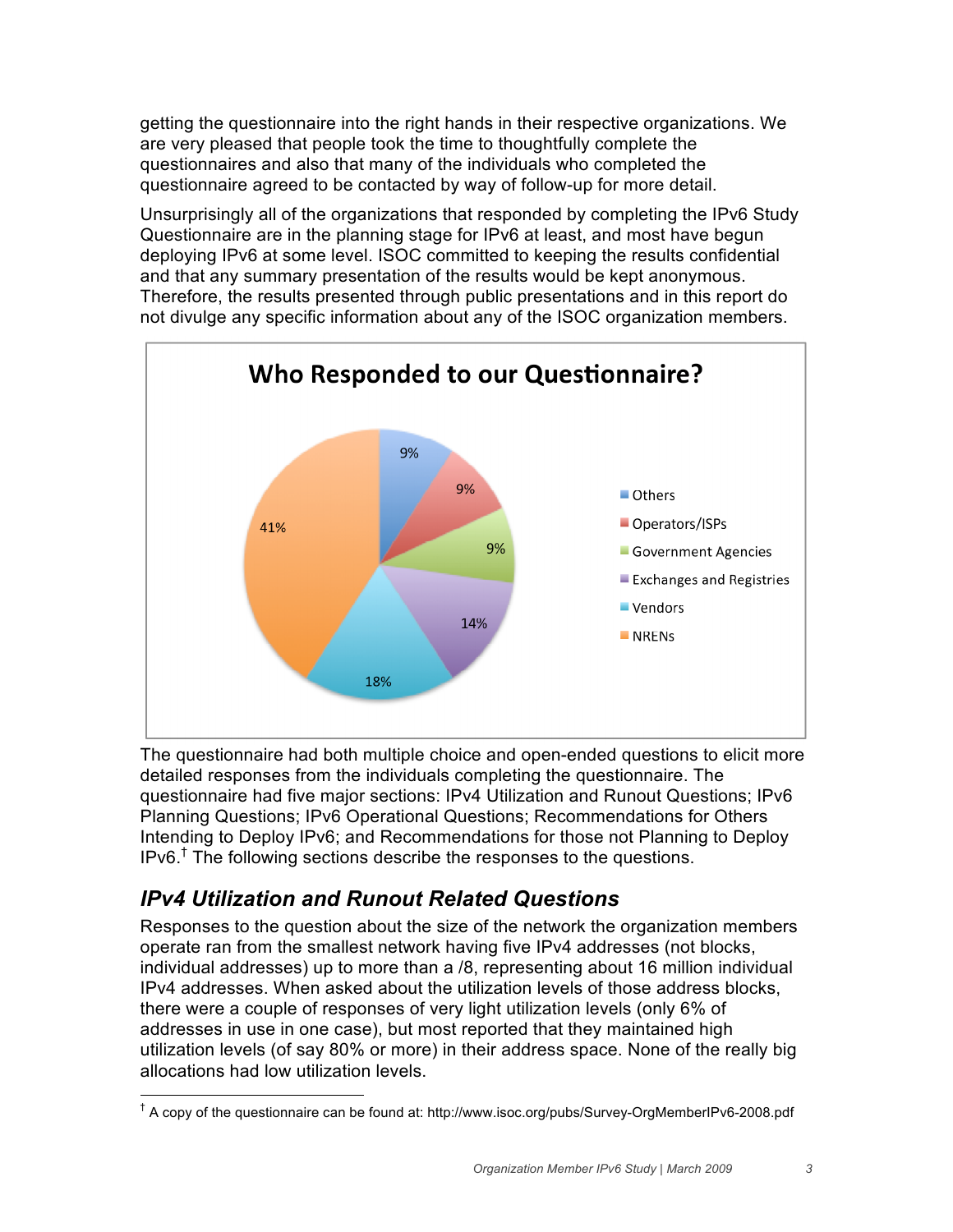While 9 out of the 22 who responded expect to ask for more IPv4 address space soon, it is often hard for them to quantify how much additional space they expect to request. The largest request anyone who responded articulated was for a /15, representing about 130,000 individual IPv4 addresses. That particular organization tracks its utilization and addressing needs quite closely and knows that it needs a new /15 about every three years.

We asked about what an organization expected to do if it were not possible to get more IPv4 addresses in a future request. Most respondents said that they would make more extensive use of network address translation (NAT) technology. Some thought they would be able to reengineer their networks through renumbering but only two of the respondents suggested they would use IPv6 to address this problem.

Our last question specifically on IPv4 runout asked whether an organization would be willing to return any unused IPv4 addresses. Only two respondents thought that might be possible and most pointed out that although they either have transitioned or expect to transition to IPv6, they also expect there to be a long to very long period of coexistence where they will continue to use their the existing IPv4 address allocations. Some respondents also pointed out that there are parts of their networks that will continue to use IPv4 as long as that part of the network operates as it will simply not be possible to convert the applications running on those networks to IPv6.

### *IPv6 Deployment Questions*

When asking about how organization members had deployed or intended to deploy IPv6 we used a multiple-choice format that did not yield completely clear answers due to multiple answers being possible. It was interesting to observe that a little over half of the responses we received stated that IPv6 was to be deployed only in parts of their networks. And here again several reported that they envision parts of their networks never operating with IPv6.



We asked a few questions about the motivations for using IPv6. Almost half of the respondents (10) stated that demand from customers was the main driver for their deployment of IPv6. This was often coupled with a need to validate product offerings on IPv6. A related question about specific business drivers gave us two very clear kinds of responses: that while there were no concrete business drivers for IPv6, the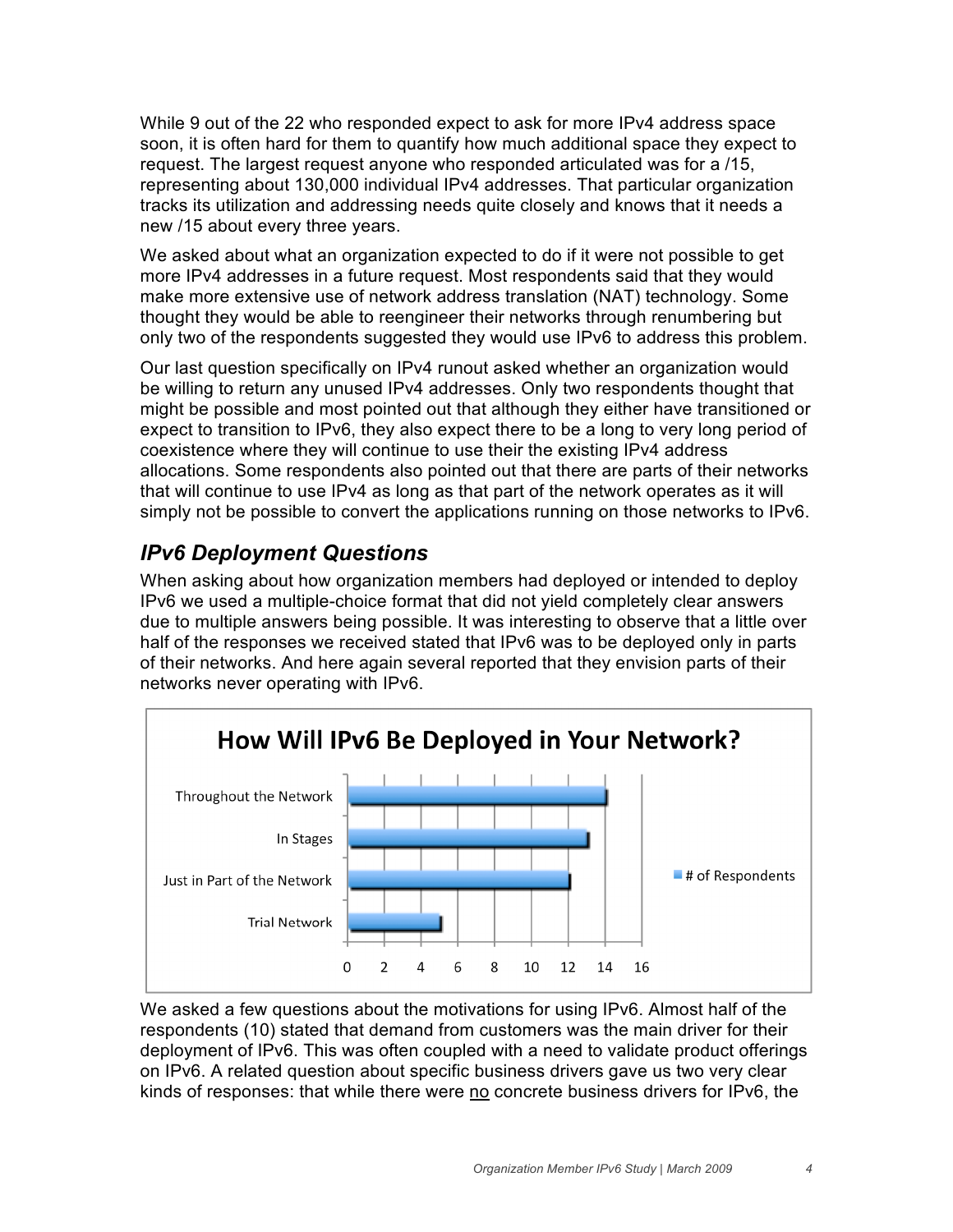technology was being driven by a general perception about customer demand and a need to be prepared for the next large technology step in the evolution of the Internet.



We left room for multiple choices to describe the most compelling features of IPv6. A little more than half of the respondents (12) listed additional address space as a motivator. We also had responses from individuals who liked the automatic and simple configuration capabilities (5), more integral security (3), mobility support (2), and architectural simplicity (2). Three respondents clearly stated that there is no most compelling feature for IPv6. Several people commented here and elsewhere about how much easier they found configuring the IPv6 parts of their network compared to what they had expected. There were clearly some reported "gotchas," as is to be expected with any new technology, but many who commented thought the deployment of IPv6 was relatively straightforward.



Of those who responded, only three member organizations are in the early stages of deployment, while 15 stated they were satisfactorily underway and three others characterized IPv6 as being fully deployed in the networks they operate.

We tried to find some way to understand the different kinds of network deployments people face. In large corporations there are often many different networks spread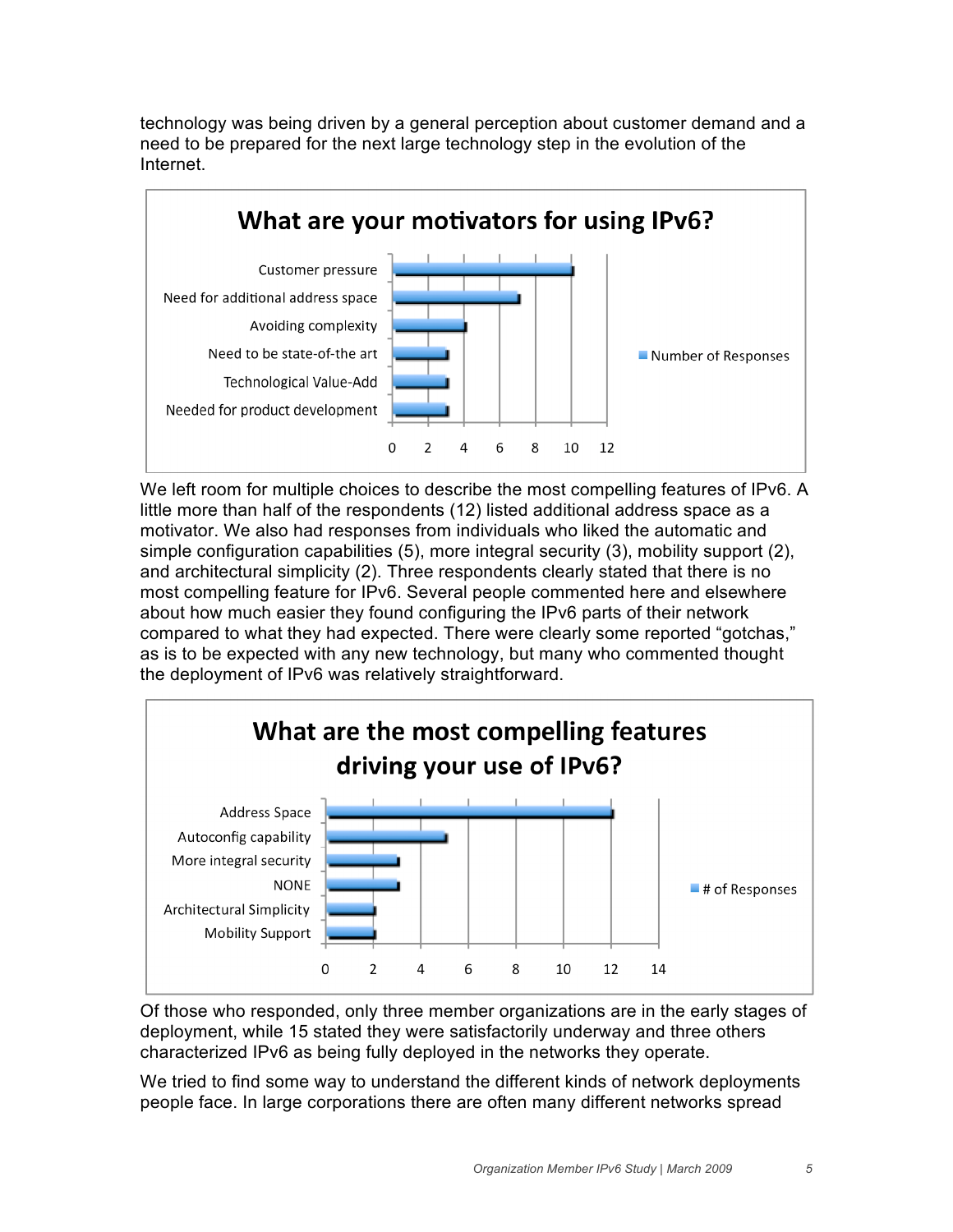around a country or around the globe that make up their internal networking infrastructure. Some of these networks are for internal use only and some are customer or external world servicing networks. For respondents with this kind of networking infrastructure, we asked whether they were implementing IPv6 on internal networks only, external networks only, or both. Most of the responses to this question indicated IPv6 would be deployed on both internal and external networks, with several respondents clarifying that they were beginning with the external facing part of their network being IPv6 capable and the internal part coming later.

We asked what kind of technological implementation path had been chosen for IPv6. Most respondents (17) are using dual-stack, running IPv4 and IPv6 side-by-side. Ten respondents used some kind of tunneling to implement of IPv6 on top of their existing IPv4 networks. However, tunneling was largely viewed as a temporary measure that either had been phased out or would be phased out in the near future, including when their upstream networking provider offered native IPv6 service. Ten respondents stated that they had part of their network running a native IPv6 deployment.

We asked whether the organizations would like to reserve part of their IPv6 allocation for internal use only. Six of the respondents said yes, though most weren't sure how they would do this. Some said they would announce their whole range of addresses and filter at the firewalls for addresses that they intended for internal use only.

### *IPv6 Deployment Challenges and Recommendations*

The questionnaire contained a few questions about the challenges organizations encountered when deploying IPv6 and the recommendations they had for others who were starting down the path of IPv6 implementation.



We heard again that organization members were pleasantly surprised about how their own particular experience of implementing IPv6 was less complicated than they had anticipated. Still, they emphasized that operating IPv6 in a network or part of a network is a new experience for the individuals involved and that training is perhaps the most important need because there are new aspects to operating an IPv6 network. Five of the respondents identified this lack of technical expertise as being